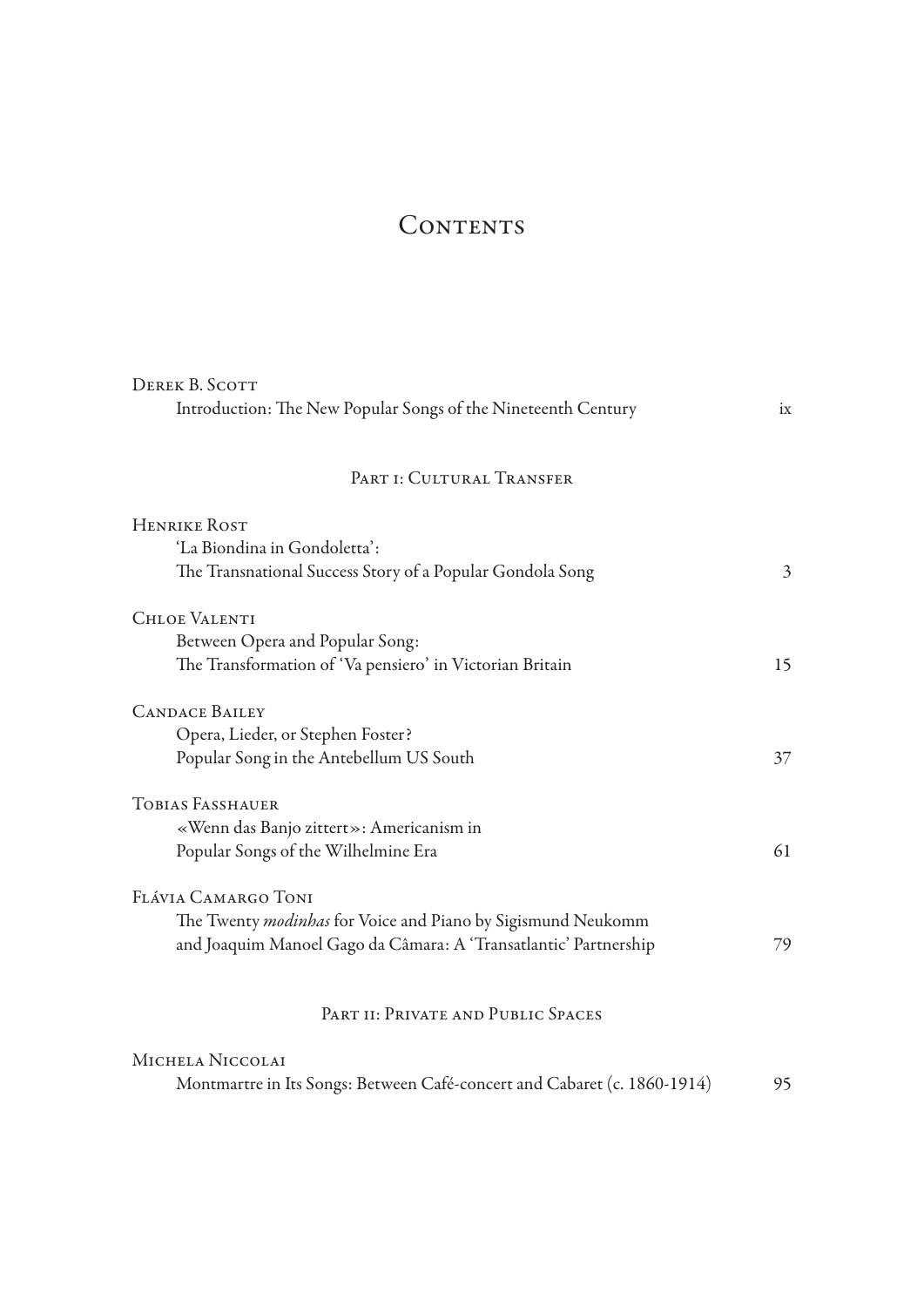| <b>ANJA BUNZEL</b>                                                          |     |
|-----------------------------------------------------------------------------|-----|
| Popular Song in the (Semi-)Private Domain? Considering the                  |     |
| Nineteenth-Century Salon within the Context of Popular Culture              | 113 |
| EVA-MARIA DE OLIVEIRA PINTO                                                 |     |
| Popular Songs in the Ecclesiastical Context: Discoveries in                 |     |
| European and North American Organ Music of the 19th Century                 | 133 |
| CATARINA RIBEIRO BRAGA                                                      |     |
| The Portuguese Chansonnette at the End of the Nineteenth Century:           |     |
| The New Popular Song or a Mini-comic Scene?                                 | 147 |
| MARÍA ENCINA CORTIZO - RAMÓN SOBRINO                                        |     |
| Popular Dance Songs in the 19th Century beyond the Spanish Borders:         |     |
| La cachucha and Las habas verdes                                            | 175 |
| PART III: SOCIAL STRUGGLE                                                   |     |
|                                                                             |     |
| DAVID ROBB                                                                  |     |
| Popular Protest Songs of the German Vormärz and 1848 Revolution             | 201 |
| <b>VIKTOR VELEK</b>                                                         |     |
| Master Jan Hus and Hussitism as the Subject of Czech                        |     |
| Social Songs in the First Half of the 19th Century                          | 219 |
| WOJCIECH BERNATOWICZ                                                        |     |
| «He's Gone to Be a Soldier in the Army of the Lord»:                        |     |
| Politics in the Antebellum American Popular Song                            | 235 |
|                                                                             |     |
| PART IV: CULTURAL IDENTITY                                                  |     |
| <b>JAN DEWILDE</b>                                                          |     |
| «I Know a Song»: Two Popular Flemish Songs about Singing a Song             | 253 |
| <b>ÁINE MULVEY</b>                                                          |     |
| Dialect Verse and Songwriting during the Irish Cultural Revival (1891-1922) | 269 |